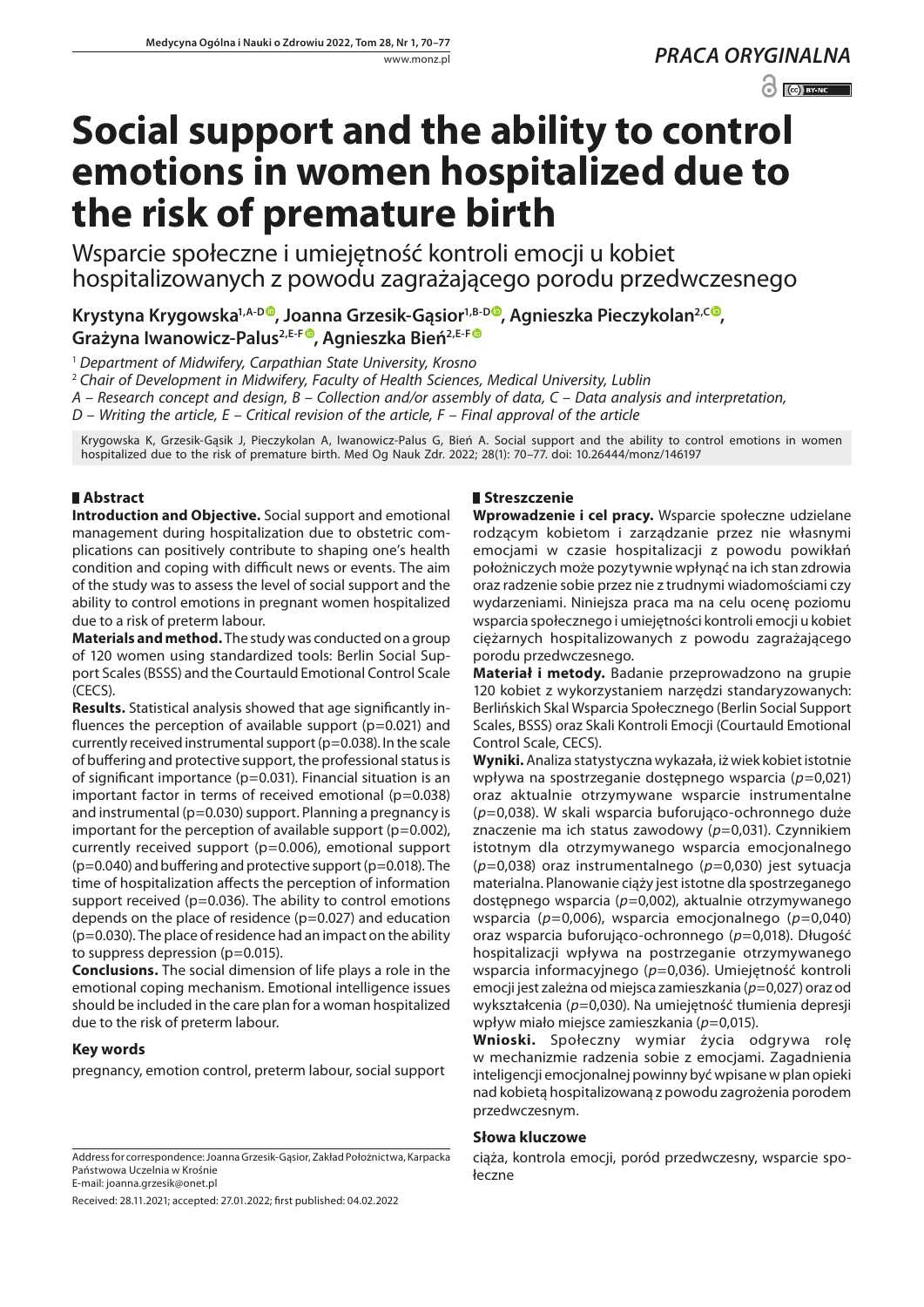Krystyna Krygowska, Joanna Grzesik-Gąsior, Agnieszka Pieczykolan, Grażyna Iwanowicz-Palus, Agnieszka Bień. Social support and the ability to control emotions.

## **INTRODUCTION**

Pregnancy is a unique time in a woman's life which is accompanied by many emotions. The new social role – the role of a mother – is associated with joy and a sense of fulfillment, but in a way it is also a challenge for a woman. Even when pregnancy is normal, it is often accompanied by stress and anxiety related to the entire perinatal period. A number of concerns during pregnancy relate mainly to the birth and health of the newborn, especially when complications appear. Experienced fear may negatively affect the quality and satisfaction with life of pregnant women, and may initiate the appearance of symptoms of depression, anxiety disorders or phobias. In addition, the emotional state of a pregnant woman may affect the health of the newborn. Everyday problems, poor-quality relationships with a partner and the pathological course of pregnancy, including the risk of premature birth, are sources of stress [1,2,3].

According to World Health Organization, the percentage of premature births in the world ranges from 5–18%, and about 1 million children die each year due to complications of prematurity [4]. High-quality maternity care plays a crucial role in preventing complications from preterm labour, and should include not only the clinical assessment of the well- -being of the foetus or mother's health, but also the promotion of mental health, early identification of symptoms of mental disorders, and promotion of support systems for women in difficult situations [5].

Social support is defined as helping a person in a difficult situation. Depending on human needs, certain types of support can be distinguished, e.g. emotional (e.g. showing empathy, calming somebody down), instrumental (e.g. indicating what to do in the event of vaginal bleeding), and informative (e.g. advice on coping with stress). The social support received can help to reduce stress and anxiety, and therefore reduce the risk of adverse pregnancy outcomes [6]. For pregnant women, especially those whose pregnancy is at risk, it is very important to obtain support from relatives and medical professionals. Social support is a factor improving the mechanism of coping with stressful events, especially in such a difficult situation as hospitalization. Closeness and kindness shown to the patient gives a sense of security and helps in mobilizing the overcoming of fear and helplessness [1].

Apart from support, an important issue is working on the emotions, which is aimed at coping with a difficult life situation. Working with emotions is about sharing experiences with loved ones and medical staff. By establishing a relationship with a patient, a midwife can encourage her to share her concerns, calm her down and make her feel comfortable. The ability to control emotions also involves trying to distract attention from the negative effects of a stress stimulus and 'occupying the mind' with something else. This method often involves lying to loved ones about conditions experienced or avoiding sharing information about general well-being, which would inhibit the attention span. Managing own emotions can positively contribute to shaping health and dealing with difficult news or events [7].

#### **OBJECTIVE**

The aim of this study is to assess the level of social support and the ability to control emotions in women hospitalized due to the risk of premature birth.

## **MATERIALS AND METHOD**

The study was conducted in Poland, from April – August 2021, among hospitalized pregnant women who were at risk of premature birth at the Sub-Carpathian Provincial Hospital (Wojewódzki Szpital Podkarpacki) in Krosno, south-east Poland. The research was conducted in accordance with the assumptions of the Helsinki Declaration, and approved by the managers of health care units.

The research tool was a proprietary questionnaire that enabled characterization of the studied group. In addition, two standardized tools were used: the Berlin Social Support Scales (BSSS, Berlin Social Support Scales) by Schwarzer, in the Polish adaptation of Łuszczyńska and Kowalska, and the Emotional Control Scale (CECS, Courtauld Emotional Control Scale) by Watson and Geer, adapted to Polish conditions by Juczyński. Before starting the research, each of the respondents was informed about the anonymity, voluntary participation in the research and the purpose of using the obtained results. The gestational age of the surveyed women was assessed on the basis of medical records. Preterm labour was divided into three subcategories: extremely preterm (less than 28 weeks), very preterm (28–32 weeks) and moderate to late preterm (32-o 37 weeks).

The BSSS questionnaire consists of five scales to measure the cognitive and behavioural aspects of social support: 1) perceived available support (8 statements), 2) need for support (4 statements), 3) seeking support (5 statements), 4) currently received support (15 statements) and 5) buffering and protective support (6 statements). In addition, on a scale of 4, the results for emotional, instrumental and informational support were distinguished. The answers are given on a scale from 1-o 4 (definitely no, probably no, rather yes, definitely yes). The higher the score on each scale, the greater the social support. The scale reliability coefficient (Cronbach's alpha) ranged from 0.74–0.90 [8].

The second tool was the Polish version of the Emotion Control Scale, which consists of 3 subscales regarding the level of anger, depression and anxiety suppression, each of which contains 7 statements. The overall emotional control score is the sum of the scores for all subscales and ranges from 21–84 points, while the level of emotional suppression in individual subscales is between 7–21 points. The higher the score, the higher the level of negative emotion suppression. Cronbach's alpha coefficient was 0.80 for anger control, 0.77 for depression control, 0.78 for anxiety control, and 0.87 for overall emotion control coefficient [9].

The obtained results were analyzed statistically. A significance level of  $p < 0.05$  was adopted, indicating the existence of statistically significant differences or relationships. The database and statistical research were carried out on the basis of the STATISTICA 13.0 computer software (StatSoft, Poland). The values of the analyzed measurable parameters were presented with the use of the mean (M), standard deviation (SD), median (Me), minimum (Min) and maximum (Max), and for non-measurable ones by the count (n) and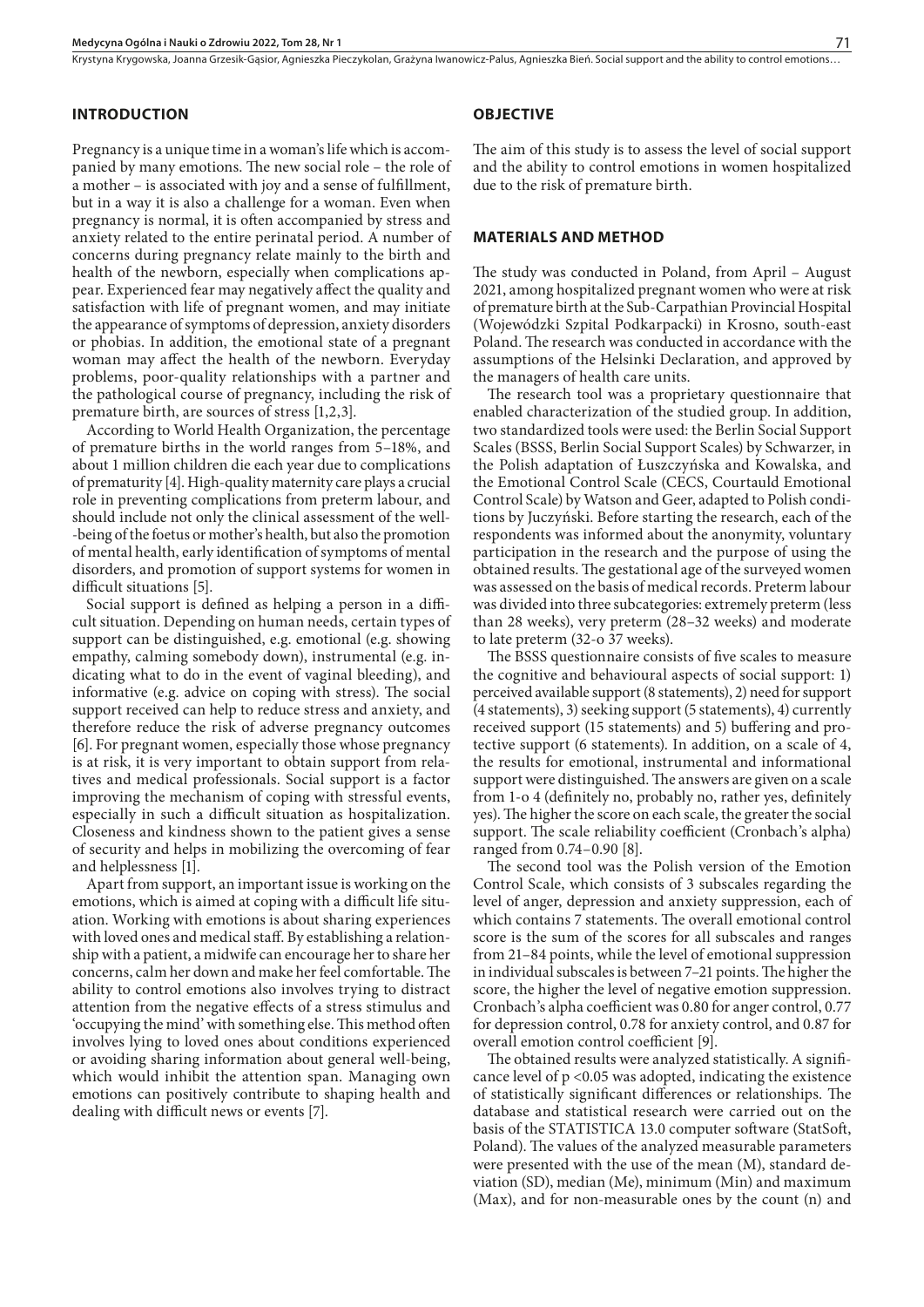percentage (%). Appropriate statistical tests were used to investigate the differences between parameters. The normality of the distribution of variables in the studied groups was checked using the Shapiro-Wilk normality test. The parametric t-Student test and the non-parametric Mann- -Whitney test were used to test the differences between the two groups, while the Kruskal-Wallis test was used for more than two groups. Pearson's r correlation was used to check the relationship between the selected variables, and for ordinal variables, the Spearman's rho correlation. In order to evaluate the variables, a regression analysis was performed taking into account the moderation factors. A significance level of p <0.05 was adopted, indicating the existence of statistically significant differences or relationships.

#### **RESULTS**

The study included 120 pregnant women hospitalized due to being at risk of preterm labour. The age of the examined women was in the range of 20–41 years. The majority of the studied group were women who lived in the village (66.67%), with higher education (51.67%), in a relationship (91.67%), working / on sick leave due to pregnancy (65.00%), assessed their financial situation as good (58.33%). When analyzing the data concerning current pregnancy, the majority of women were in their first pregnancy (56.67%), between the 33rd – 37th week of pregnancy (43.33%), and the pregnancy was planned (81.67%). Hospitalization time was usually less than 5 days (75.00%) (Tab. 1).

Table 2 presents the analysis of social support and the mean scores for emotional control in pregnant women at risk of preterm labour. The highest values of social support were obtained on the scales: perception of the available instrumental support (3.66) and currently received support (3.61), while the lowest values were obtained on the scales: seeking support (2.96) and the need for support (3.01). The mean scores for emotional controls were 15.37 for anger control, 16.25 for depression control, and 16.68 for anxiety control, respectively. The mean overall score on the scale for emotional control was 48.13.

The performed statistical analysis showed significant positive correlations between the perception of available support and the search for support, the currently received emotional, instrumental and informational support, between the need for support and the search for support, and between the buffering and protective support and general emotional control and control of depressive symptoms. The correlations ranged from 0.256–0.840.

There were also negative correlations between perception of available support and buffering and protective support, general emotional control, anger, depression and anxiety control, and between buffering and protective support and currently received support. Moreover, negative correlations were observed between the ability to control emotions and received emotional support, and between the ability to control depression and information support. The correlations ranged from -0.525 to -0.266 (Tab. 3).

Statistical analysis showed that age significantly influenced the perception of the available support  $(p=0.021)$  and the currently received instrumental support (p=0.038). Support in the above scales increased with age. For the results obtained on the buffer-protective support scale, the professional status

#### **Table 1.** Characteristics of the studied group

| Characteristics of the studied group                                                                                         |                           | N (120) | % (100) |
|------------------------------------------------------------------------------------------------------------------------------|---------------------------|---------|---------|
|                                                                                                                              | 19 - 25 y/o               | 30      | 25.00   |
| Age                                                                                                                          | $26 - 30 y/o$             | 36      | 30.00   |
|                                                                                                                              | > 30 y/o                  | 54      | 45.00   |
|                                                                                                                              | Urban                     | 40      | 33.33   |
|                                                                                                                              | Rural                     | 80      | 66.67   |
|                                                                                                                              | Primary                   | 10      | 8.33    |
| Education                                                                                                                    | Secondary                 | 48      | 40,00   |
|                                                                                                                              | Higher                    | 62      | 51.67   |
|                                                                                                                              | Married                   | 110     | 91.67   |
|                                                                                                                              | Single                    | 10      | 8.33    |
|                                                                                                                              | Working / on a sick leave | 78      | 65.00   |
|                                                                                                                              | Does not work             | 42      | 35.00   |
|                                                                                                                              | Very good                 | 26      | 21.67   |
| <b>Financial situation</b>                                                                                                   | Good                      | 70      | 58.33   |
|                                                                                                                              | Average                   | 24      | 20.00   |
|                                                                                                                              | 1                         | 68      | 56.67   |
| No. of pregnancies                                                                                                           | 2                         | 28      | 23.33   |
|                                                                                                                              | $\geq$ 3                  | 24      | 20.00   |
|                                                                                                                              | <28 Hbd                   | 36      | 30.00   |
| Residence<br>Relationship status<br>Professional status<br>Week of pregnancy<br>Planned pregnancy<br>Time of hospitalization | 28-32 Hbd                 | 32      | 26.67   |
|                                                                                                                              | 33-37 Hbd                 | 52      | 43.33   |
|                                                                                                                              | Yes                       | 98      | 81.67   |
|                                                                                                                              | <b>No</b>                 | 22      | 18.33   |
|                                                                                                                              | 1-5 days                  | 90      | 75.00   |
|                                                                                                                              | $\geq$ 5 days             | 30      | 25.00   |

**Table 2.** Average scores on the Berlin Social Support Scale and Emotion Control Scale

|                                   | <b>Scales</b>                    | M     | Me    | SD        |
|-----------------------------------|----------------------------------|-------|-------|-----------|
|                                   | Perceived available support      | 3.66  | 3.88  | 0.55      |
|                                   | Need for support                 | 3.01  | 3.00  | 0.41      |
|                                   | Seeking support                  | 2.96  | 3.00  | 0.64      |
| <b>BSSS - Berlin Social</b>       | Currently received support       | 3.61  | 3.87  | 0.70      |
| Support Scales                    | <b>Emotional support</b>         | 3.67  | 4.00  | 0.69      |
|                                   | Instrumental support             | 3.67  | 4.00  | 0.66      |
|                                   | Information support              | 3.44  | 4.00  | 0.81      |
|                                   | Buffering and protective support | 2.04  | 1.83  | 0.76      |
|                                   | <b>Scales</b>                    | M     | Me    | <b>SD</b> |
|                                   | Anger                            | 15.37 | 15.00 | 4.66      |
| <b>CECS - Courtauld</b>           | Depression                       | 16.25 | 16.00 | 5.29      |
| <b>Emotional Control</b><br>Scale | Anxiety                          | 16.68 | 17.00 | 4.66      |
|                                   | <b>TOTAL</b>                     | 48.13 | 47.50 | 12.36     |

BSSS - Berlin Social Support Scales: 1 - perceived available support; 2 - need for support; 3 seeking support; 4 - currently receiving support; 5 - buffering and protective support; CECS - Courtauld Emotional Control Scale

of the respondents is of significant importance (p=0.031). Non-working women had a higher score compared to working women. The factor significantly influencing the self- -esteem of the received emotional (p=0.038) and instrumental (p=0.030) support, and at the limit of significance of information support ( $p=0.069$ ), was the financial situation.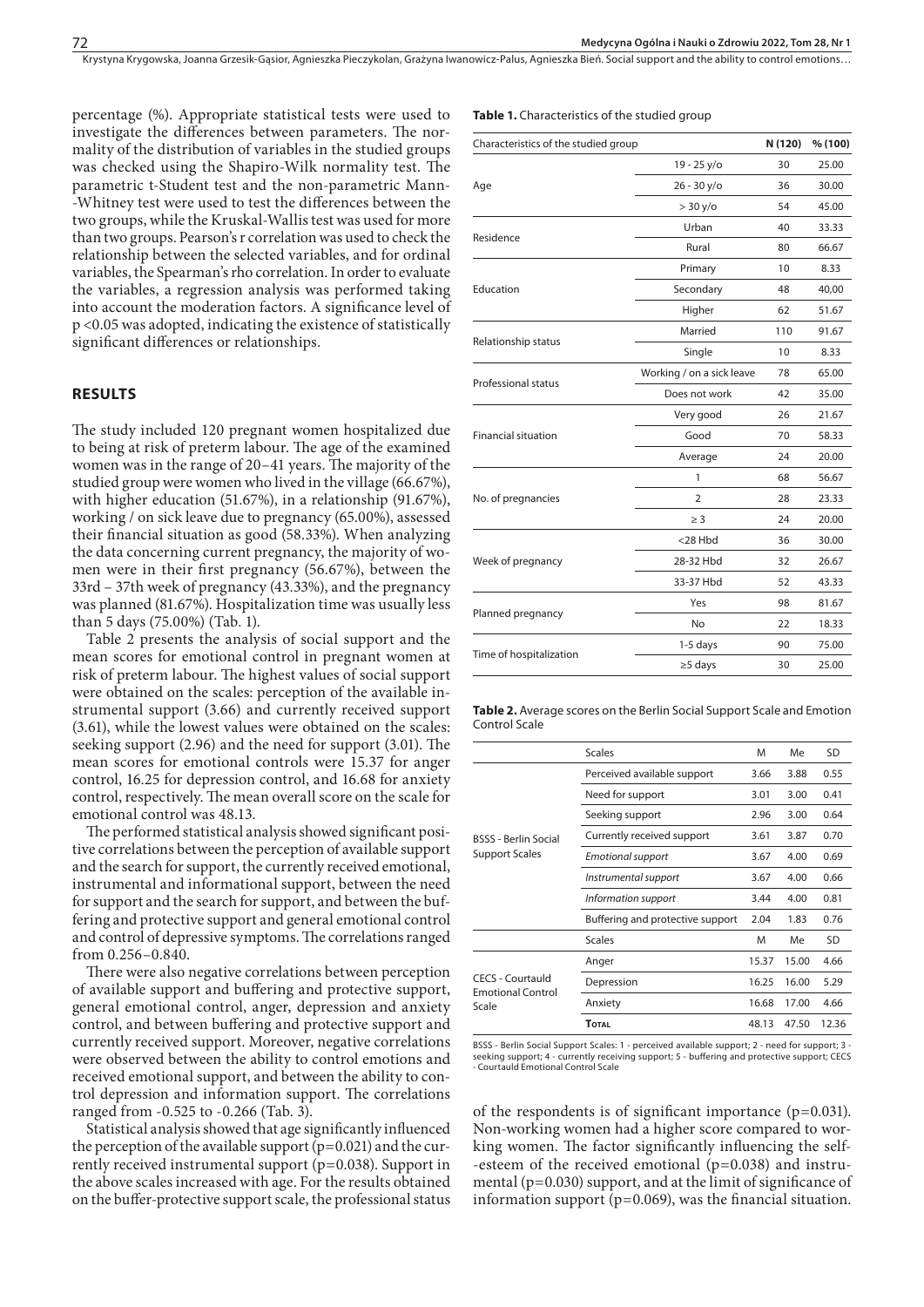Krystyna Krygowska, Joanna Grzesik-Gąsior, Agnieszka Pieczykolan, Grażyna Iwanowicz-Palus, Agnieszka Bień. Social support and the ability to control emotions.

|                   | BSSS <sub>1</sub> | BSSS <sub>2</sub> | BSSS <sub>3</sub>        | BSSS <sub>4</sub> | EMO                      | <b>INSTR</b>             | INF        | BSSS <sub>5</sub> |
|-------------------|-------------------|-------------------|--------------------------|-------------------|--------------------------|--------------------------|------------|-------------------|
| BSSS <sub>2</sub> | 0.139             | ۰                 |                          |                   |                          |                          |            |                   |
| BSSS <sub>3</sub> | $0.256*$          | $0.486*$          | $\overline{\phantom{a}}$ |                   |                          |                          |            |                   |
| BSSS 4            | $0.526**$         | 0.071             | 0.103                    | ٠                 |                          |                          |            |                   |
| EMO               | $0.481*$          | 0.009             | 0.114                    | $0.840*$          | $\overline{\phantom{a}}$ |                          |            |                   |
| <b>INSTR</b>      | $0.536*$          | 0.079             | $0.300*$                 | $0.710*$          | $0.708*$                 | $\overline{\phantom{a}}$ |            |                   |
| INF               | $0.436*$          | 0.200             | 0.219                    | $0.685*$          | $0.461*$                 | $0.493*$                 | ٠          |                   |
| BSSS <sub>5</sub> | $-0.462**$        | 0.016             | 0.110                    | $-0.525**$        | $-0.485**$               | $-0.454**$               | $-0.401**$ | ٠                 |
| <b>CECS</b>       | $-0.406**$        | 0.026             | $-0.038$                 | $-0.120$          | $-0.143$                 | $-0.085$                 | $-0.235$   | $0.347**$         |
| Anger             | $-0.370**$        | 0.156             | 0.044                    | $-0.138$          | $-0.275*$                | $-0.144$                 | $-0.222$   | 0.216             |
| Depression        | $-0.392**$        | $-0.011$          | $-0.138$                 | $-0.114$          | $-0.099$                 | $-0.102$                 | $-0.292*$  | $0.382**$         |
| Anxiety           | $-0.266*$         | $-0.008$          | 0.061                    | $-0.039$          | $-0.023$                 | 0.053                    | 0.010      | 0.236             |

**Table 3.** Correlations between the Berlin Scales of Social Support and Emotional Control Scale

BSSS – Berlin Social Support Scales: 1 – perceived available support; 2 – need for support; 3 – seeking support; 4 – currently receiv support; EMO – emotional; INSTR – instrumental; INF – infor<br>mational; 5 - buffering and

The lowest level of support was assessed by people in average financial situation, and the highest by people in good financial situation. (Tab. 4 and 5).

Table 6 presents significant differences between pregnancy planning and the perception of available support (p=0.002), currently received support ( $p=0.006$ ), as well as the subscale of emotional support (p=0.040) and buffer-protective support (p=0.018). Women who had planned the pregnancy received greater support on the scales of perception of available support, currently received support and perception of received emotional support, and had a lower result on the buffer- -protective support scale compared to women who did not

plan pregnancy. The time of hospitalization was a factor influencing the perception of the information support received (p=0.036). In pregnant women hospitalized for more than five days, information support was rated higher compared to those who were hospitalized for a shorter period of time.

Statistical analysis showed that the ability to control emotions (general score) was dependent on the place of residence  $(p=0.027)$  and on the education level  $(p=0.030)$  of the respondents. Women living in a city who hde completed higher education had a lower ability to control emotions, compared to women living in the village with primary or secondary education. The place of residence had an influence on the

**Table 4.** Analysis of relationship between socio-demographic data and Berlin Social Support Scales (subscales 1-4)

| Socio-demographic data     |               |                              | BSSS <sub>1</sub>           |      |      | BSSS <sub>2</sub>            |      |      | BSSS <sub>3</sub>             |      | BSSS <sub>4</sub>         |                             |      |  |
|----------------------------|---------------|------------------------------|-----------------------------|------|------|------------------------------|------|------|-------------------------------|------|---------------------------|-----------------------------|------|--|
|                            |               | M.                           | Me                          | SD   | M.   | Me                           | SD   | M.   | Me                            | SD   | M.                        | Me                          | SD   |  |
|                            | $19-25 y/o$   | 3.34                         | 3.75                        | 0.74 | 3.12 | 3.00                         | 0.52 | 2.83 | 2.60                          | 0.83 | 3.28                      | 3.73                        | 1.02 |  |
|                            | $26 - 30 y/o$ | 3.78                         | 3.88                        | 0.31 | 3.04 | 3.00                         | 0.31 | 2.93 | 3.00                          | 0.52 | 3.84                      | 3.93                        | 0.27 |  |
| Age                        | > 30 y/o      | 3.75                         | 4.00                        | 0.50 | 2.94 | 3.00                         | 0.40 | 3.05 | 3.00                          | 0.60 | 3.63                      | 3.87                        | 0.63 |  |
|                            |               |                              | $H = 7.660$<br>$p = 0.021$  |      |      | $H = 1, 157;$<br>$p=0.561$   |      |      | $H = 1.294$<br>$p = 0.524$    |      |                           | $H = 2.038$<br>$p = 0.219$  |      |  |
|                            | Primary       | 3.40                         | 3.88                        | 0.96 | 3.25 | 3.25                         | 0.40 | 3.20 | 3.00                          | 0.76 | 3.27                      | 3.80                        | 1.28 |  |
| Education                  | Secondary     | 3.71                         | 3.88                        | 0.35 | 3.10 | 3.00                         | 0.40 | 2.93 | 3.00                          | 0.69 | 3.72                      | 3.87                        | 0.41 |  |
|                            | Higher        | 3.66                         | 3.88                        | 0.60 | 2.90 | 2.75                         | 0.40 | 2.95 | 3.20                          | 0.59 | 3.58                      | 3.87                        | 0.76 |  |
|                            |               | $H = 0.305$ ;<br>$p = 0.859$ |                             |      |      | $H = 4.922$ ;<br>$p = 0.086$ |      |      | $H = 0.469$ ;<br>$p=0.791$    |      | $H = 0.464;$<br>$p=0.793$ |                             |      |  |
|                            | Married       | 3.70                         | 3.88                        | 0.48 | 3.03 | 3.00                         | 0.40 | 2.95 | 3.00                          | 0.63 | 3.60                      | 3.87                        | 0.72 |  |
| Relationship status        | Single        | 3.25                         | 3.75                        | 1.06 | 2.80 | 2.75                         | 0.48 | 3.04 | 3.20                          | 0.74 | 3.69                      | 3.87                        | 0.38 |  |
|                            |               | $Z=0.695;$<br>$p = 0.487$    |                             |      |      | $Z = 1.150;$<br>$p = 0.250$  |      |      | $Z = -0.241$ ;<br>$p = 0.810$ |      |                           | $Z = 0; p = 1$              |      |  |
|                            | Working       | 3.73                         | 3.88                        | 0.46 | 3.00 | 3.00                         | 0.41 | 2.94 | 3.00                          | 0.65 | 3.74                      | 3.93                        | 0.52 |  |
| Professional status        | Does not work | 3.54                         | 3.88                        | 0.68 | 3.04 | 3.00                         | 0.42 | 3.00 | 3.00                          | 0.62 | 3.36                      | 3.80                        | 0.91 |  |
|                            |               |                              | $Z = -0.798$<br>$p = 0.425$ |      |      | $Z = 0.194$<br>$p = 0.846$   |      |      | $Z = 0.395$<br>$p = 0.693$    |      |                           | $Z = -1.868$<br>$p = 0.062$ |      |  |
|                            | Very good     | 3.72                         | 3.75                        | 0.32 | 3.06 | 3.25                         | 0.40 | 3.03 | 3.00                          | 0.78 | 3.82                      | 4.00                        | 0.32 |  |
|                            | Good          | 3.77                         | 3.88                        | 0.45 | 2.98 | 3.00                         | 0.37 | 2.97 | 3.00                          | 0.62 | 3.70                      | 3.87                        | 0.56 |  |
| <b>Financial situation</b> | Average       | 3.28                         | 3.50                        | 0.83 | 3.06 | 2.88                         | 0.54 | 2.85 | 3.00                          | 0.55 | 3.09                      | 3.27                        | 1.07 |  |
|                            |               | $H = 3.800;$<br>$p = 0.147$  |                             |      |      | $H = 0.971$ ;<br>$p = 0.616$ |      |      | $H = 0.559;$<br>$p = 0.756$   |      |                           | $H = 5.316;$<br>$p = 0.070$ |      |  |

BSSS - Berlin Social Support Scales: 1 - perceived available support; 2 - need for support; 3 - seeking support;

4 - currently receiving support; Z - Mann-Whitney test; H - Kruskal-Wallis test; p - probability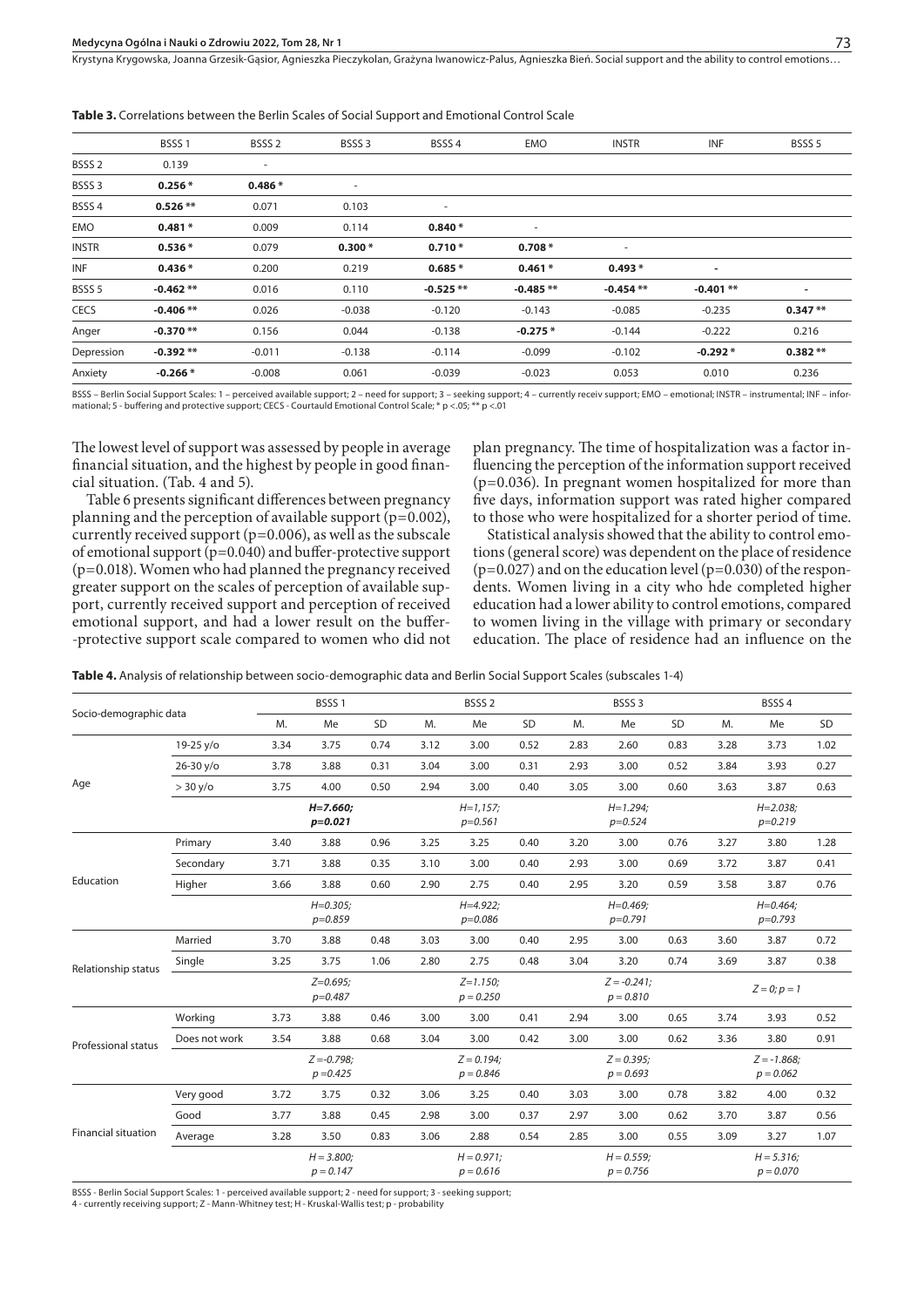| Socio-demographic data     |               | BSSS <sub>5</sub>         |                           |      |                         | BSSS 4 - EMO              |      |                        | <b>BSSS 4 - INSTR</b>   |      | BSSS 4 - INF               |                         |      |  |
|----------------------------|---------------|---------------------------|---------------------------|------|-------------------------|---------------------------|------|------------------------|-------------------------|------|----------------------------|-------------------------|------|--|
|                            | M.            | Me                        | SD                        | M.   | Me                      | SD                        | M.   | Me                     | <b>SD</b>               | M.   | Me                         | SD                      |      |  |
|                            | $19-25 y/o$   | 2.12                      | 2.17                      | 0.80 | 3.38                    | 3.78                      | 1.02 | 3.29                   | 4.00                    | 1.04 | 3.43                       | 4.00                    | 1.08 |  |
|                            | $26 - 30 y/o$ | 1.90                      | 1.67                      | 0.75 | 3.88                    | 4.00                      | 0.28 | 3.93                   | 4.00                    | 0.24 | 3.47                       | 3.75                    | 0.65 |  |
| Age                        | > 30 y/o      | 2.08                      | 1.83                      | 0.77 | 3.69                    | 3.89                      | 0.63 | 3.70                   | 4.00                    | 0.49 | 3.43                       | 4.00                    | 0.76 |  |
|                            |               | $H = 4.257$ ; $p = 0.119$ |                           |      |                         | $H = 4.257$ ; $p = 0.119$ |      |                        | $H = 6.527; p = 0.038$  |      | $H = 0.830; p = 0.660$     |                         |      |  |
|                            | Primary       | 2.20                      | 2.33                      | 0.92 | 3.33                    | 3.89                      | 1.31 | 3.40                   | 4.00                    | 1.34 | 2.70                       | 2.50                    | 1.30 |  |
| Education                  | Secondary     | 2.06                      | 2.00                      | 0.80 | 3.77                    | 4.00                      | 0.37 | 3.79                   | 4.00                    | 0.39 | 3.71                       | 4.00                    | 0.55 |  |
|                            | Higher        | 1.99                      | 1.67                      | 0.73 | 3.64                    | 4.00                      | 0.76 | 3.61                   | 4.00                    | 0.69 | 3.35                       | 3.50                    | 0.82 |  |
|                            |               | $H = 311$ ; $p = 0.856$   |                           |      | $H = 0.288; p = 0.866$  |                           |      |                        | $H = 0.950; p = 0.623$  |      | $H = 5.348; p = 0.069$     |                         |      |  |
|                            | Married       | 2.06                      | 1.83                      | 0.75 | 3.65                    | 4.00                      | 0.72 | 3.70                   | 4.00                    | 0.66 | 3.44                       | 4.00                    | 0.82 |  |
| Relationship status        | Single        | 1.73                      | 1.17                      | 0.93 | 3.84                    | 4.00                      | 0.29 | 3.33                   | 3.33                    | 0.71 | 3.50                       | 4.00                    | 0.71 |  |
|                            |               |                           | $Z = 1.043; p = 0.297$    |      | $Z = -0.425; p = 0.649$ |                           |      | $Z = 1.237; p = 0.204$ |                         |      | $Z = -0.013$ ; $p = 0.989$ |                         |      |  |
|                            | Working       | 1.90                      | 1.67                      | 0.71 | 3.79                    | 4.00                      | 0.51 | 3.79                   | 4.00                    | 0.44 | 3.54                       | 4.00                    | 0.68 |  |
| Professional status        | Does not work | 2.29                      | 2.33                      | 0.80 | 3.43                    | 3.89                      | 0.91 | 3.44                   | 4.00                    | 0.92 | 3.26                       | 4.00                    | 1.00 |  |
|                            |               |                           | $Z = 2.154; p = 0.031$    |      |                         | $Z = -1.534; p = 0.125$   |      |                        | $Z = -1.178; p = 0.239$ |      |                            | $Z = -0.798; p = 0.425$ |      |  |
|                            | Very good     | 2.18                      | 2.17                      | 0.94 | 3.83                    | 4.00                      | 0.33 | 3.79                   | 4.00                    | 0.48 | 3.77                       | 4.00                    | 0.60 |  |
| <b>Financial situation</b> | Good          | 1.89                      | 1.83                      | 0.63 | 3.80                    | 4.00                      | 0.53 | 3.82                   | 4.00                    | 0.37 | 3.47                       | 4.00                    | 0.69 |  |
|                            | Average       | 2.32                      | 2.25                      | 0.86 | 3.11                    | 3.33                      | 1.08 | 3.08                   | 3.17                    | 1.09 | 3.00                       | 3.25                    | 1.15 |  |
|                            |               |                           | $H = 2.135$ ; $p = 0.344$ |      |                         | $H = 6.529; p = 0.038$    |      |                        | $H = 6.999; p = 0.030$  |      |                            | $H = 5.340; p = 0.069$  |      |  |

**Table 5.** Analysis of relationship between socio-demographic data and Berlin Social Support Scales (subscales 4 - emotional, instrumental and informational support currently received, and subscale 5)

BSSS - Berlin Social Support Scales: 4 - currently received support; EMO – emotional; INSTR – instrumental; INF – information; 5 - buffering and protective support; Z - Mann-Whitney test; H -Kruskal-Wallis test; p - probability

ability to suppress depression  $(p=0.015)$ . Women living in the countryside suppressed symptoms of depression more strongly than people living in the city (Tab. 7).

## **DISCUSSION**

Social support, analyzed in this study with the help of the Berlin Social Support Scales, is the kind and amount of support described by the patients during their stay in hospital. In the case of obstetric complications, apart from the treatment process, it is very important to emphasize the patient's well-being and provide her with support. Pregnant women who require hospitalization especially need help and various forms of support, both from their relatives and health care workers. Emotional stability and minimizing the level of anxiety are factors associated with successful delivery outcomes [7]. The support provided has a positive effect on the effectiveness of obstetric care and helps to alleviate the negative emotions associated with obstetric complications and hospitalization. It is a kind of a buffer against the stress affecting a woman and helps in the process of coping with a difficult situation and can prevent psychological problems in the perinatal period [2,10]. Support from relatives and medical staff can prevent mental crises and help build a sense of self-efficacy during hospitalization [11,12].

Insufficient social support, a tendency to hide emotions and unsatisfactory relationships with loved ones can cause a feeling of loneliness, emotional instability, and other psychological problems [1,2]. Shishehgar et al. report that social support reduces stress experienced during pregnancy [11]; Ghosh et al. suggest that support given to a woman by a partner may modify the impact of stress on increasing the risk of preterm labour [13]. Similar relationships were presented by

Fu et al. who discovered that satisfaction in the relationship with a partner can be a buffer against the effects of stress on a pregnant woman [14]. Tani and Castagna report that the perception of social support is an important protective factor against the development of symptoms of postpartum depression [15].

The results of the current study suggest that pregnant women at a risk of preterm labour assess the availability of support as well as receiving emotional, instrumental and informative support during hospitalization quite well. Skurzak et al., while studying social support in pregnant women, report that the fact of pregnancy planning significantly affects the perception of available support, and the average score on this scale was higher in pregnant women whose pregnancy was consciously planned [16]. The results of own research confirm this data dependency. Moreover, the increase in support in the pregnant group was determined by the number of pregnancies and deliveries, as well as participation in childbirth classes [16]. In turn, the current study indicates that pregnancy planning is an important factor additionally for the buffering and protective support and currently received support in the overall assessment and in the emotional support subscale. Women in planned pregnancies declared a higher level of received support and a lower level of buffering and protective support.

Bedaso et al. indicate that pregnant women who were single and had a difficult financial situation significantly more often reported low social support, compared to women who were in a relationship and in a better economic situation [1]. The following study also indicates the financial situation as a factor significant for receiving emotional and instrumental social support, while the relationship status was not significantly related to any of the scales examining social support.

The surveyed women who stayed in the hospital for more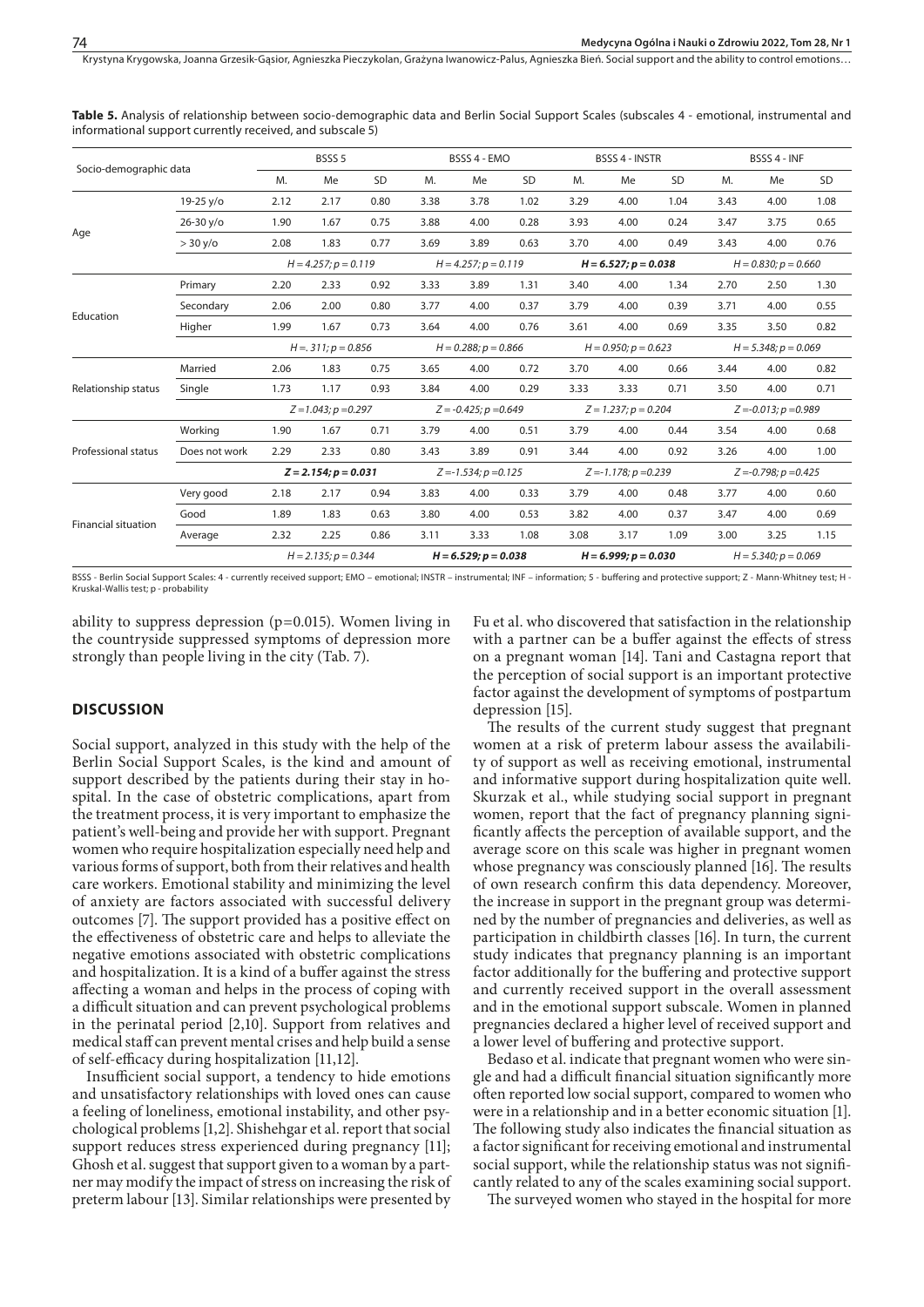Krystyna Krygowska, Joanna Grzesik-Gąsior, Agnieszka Pieczykolan, Grażyna Iwanowicz-Palus, Agnieszka Bień. Social support and the ability to control emotions.

**Table 6.** Analysis of relationship between pregnancy data and the Berlin Social Support Scales

| PREGNANCY DATA               |                |                   | BSSS <sub>1</sub>            |              |                     | BSSS <sub>2</sub>          |                |      | BSSS <sub>3</sub>       |              | BSSS <sub>4</sub>       |                         |           |  |
|------------------------------|----------------|-------------------|------------------------------|--------------|---------------------|----------------------------|----------------|------|-------------------------|--------------|-------------------------|-------------------------|-----------|--|
|                              |                | M                 | Me                           | <b>SD</b>    | M                   | Me                         | <b>SD</b>      | M    | Me                      | SD           | M                       | Me                      | <b>SD</b> |  |
|                              | $\mathbf{1}$   | 3.60              | 3.88                         | 0.68         | 3.02                | 3.00                       | 0.40           | 2.98 | 3.00                    | 0.62         | 3.65                    | 3.87                    | 0.73      |  |
| Number of pre-               | $\overline{2}$ | 3.79              | 4.00                         | 0.26         | 3.16                | 3.13                       | 0.40           | 3.14 | 3.20                    | 0.59         | 3.66                    | 3.80                    | 0.41      |  |
| gnancies                     | 3 and more     | 3.67              | 3.75                         | 0.37         | 2.81                | 2.88                       | 0.41           | 2.70 | 2.90                    | 0.70         | 3.44                    | 3.80                    | 0.87      |  |
|                              |                |                   | $H=0.774$ ; $p=0.680$        |              |                     | $H=3.695; p=0.158$         |                |      | $H=3.127; p=0.209$      |              |                         | $H=1.503; p=0.471$      |           |  |
|                              | $<$ 28 Hbd     | 3.76              | 4.00                         | 0.54         | 3.07                | 3.00                       | 0.40           | 2.91 | 3.10                    | 0.66         | 3.71                    | 3.90                    | 0.70      |  |
| Week of pregnancy            | 28-32 Hbd      | 3.76              | 3.81                         | 0.20         | 3.06                | 3.00                       | 0.36           | 3.09 | 3.00                    | 0.65         | 3.53                    | 3.83                    | 0.80      |  |
|                              | 33-37 Hbd      | 3.53              | 3.88                         | 0.68         | 2.94                | 3.00                       | 0.45           | 2.92 | 3.00                    | 0.63         | 3.58                    | 3.90                    | 0.65      |  |
|                              |                |                   | $H=4.001; p=0.135$           |              |                     | $H=1.084; p=0.582$         |                |      | $H=0.750; p=0.688$      |              |                         | $H=1.628; p=0.443$      |           |  |
|                              | Tak            | 3.75              | 3.88                         | 0.50         | 3.01                | 3.00                       | 0.38           | 2.93 | 3.00                    | 0.65         | 3.75                    | 3.93                    | 0.49      |  |
| Planned pregnancy Nie        |                | 3.27              | 3.38                         | 0.62         | 3.05                | 3.00                       | 0.53           | 3.11 | 3.00                    | 0.59         | 2.96                    | 3.13                    | 1.07      |  |
|                              |                | Z=3.124; p=0.002  |                              |              | Z=-0.010; p=0.992   |                            |                |      | $Z = -0.621; p = 0.535$ |              |                         | Z=2.732; p=0.006        |           |  |
|                              | 1-5 dni        | 3.67              | 3.88                         | 0.51         | 2.99                | 3.00                       | 0.39           | 2.90 | 3.00                    | 0.62         | 3.56                    | 3.87                    | 0.77      |  |
| Time of hospitali-<br>zation | $\geq$ 5 dni   | 3.64              | 3.88                         | 0.67         | 3.07                | 3.00                       | 0.48           | 3.15 | 3.00                    | 0.67         | 3.74                    | 3.93                    | 0.41      |  |
|                              |                | Z=-0.290; p=0.772 |                              |              | $Z=-0.495; p=0.621$ |                            |                |      | $Z = -0.939; p = 0.348$ |              |                         | $Z = -0.837; p = 0.403$ |           |  |
| PREGNANCY DATA               |                | BSSS <sub>5</sub> |                              | BSSS 4 - EMO |                     |                            | BSSS 4 - INSTR |      |                         | BSSS 4 - INF |                         |                         |           |  |
|                              |                | M                 | Me                           | SD           | M                   | Me                         | SD             | M    | Me                      | SD           | M                       | Me                      | SD        |  |
|                              | $\mathbf{1}$   | 1.89              | 1.67                         | 0.71         | 3.72                | 4.00                       | 0.71           | 3.64 | 4.00                    | 0.77         | 3.54                    | 4.00                    | 0.79      |  |
| Number of pre-               | 2              | 2.18              | 2.08                         | 0.80         | 3.69                | 3.94                       | 0.46           | 3.76 | 4.00                    | 0.44         | 3.32                    | 3.50                    | 0.75      |  |
| gnancies                     | 3 i więcej     | 2.28              | 2.25                         | 0.84         | 3.50                | 3.83                       | 0.87           | 3.64 | 4.00                    | 0.56         | 3.29                    | 3.75                    | 0.94      |  |
|                              |                |                   | $H=3.240; p=0.198$           |              |                     | $H=2.540; p=0.280$         |                |      | H=0.472; p=0.790        |              |                         | $H=2.166; p=0.339$      |           |  |
|                              | $<$ 28 Hbd     | 1.78              | 1.67                         | 0.60         | 3.75                | 4.00                       | 0.70           | 3.70 | 4.00                    | 0.73         | 3.61                    | 4.00                    | 0.80      |  |
| Week of pregnancy            | 28-32 Hbd      | 1.99              | 2.00                         | 0.68         | 3.65                | 4.00                       | 0.78           | 3.88 | 4.00                    | 0.27         | 3.25                    | 3.75                    | 0.95      |  |
|                              | 33-37 Hbd      | 2.24              | 2.33                         | 0.87         | 3.62                | 3.89                       | 0.65           | 3.51 | 4.00                    | 0.76         | 3.44                    | 3.75                    | 0.73      |  |
|                              |                |                   | $H=3.268; p=0.165$           |              |                     | $H=1.785; p=0.410$         |                |      | $H=2.688; p=0.261$      |              |                         | $H=2.276$ ; $p=0.321$   |           |  |
|                              | Tak            | 1.94              | 1.67                         | 0.75         | 3.80                | 4.00                       | 0.49           | 3.75 | 4.00                    | 0.57         | 3.54                    | 4.00                    | 0.68      |  |
| Planned pregnancy            | Nie            | 2.48              | 2.33                         | 0.67         | 3.10                | 3.33                       | 1.11           | 3.30 | 3.67                    | 0.92         | 3.00                    | 3.00                    | 1.16      |  |
|                              |                |                   | $Z = -2.369;$<br>$p = 0.018$ |              |                     | $Z=2.054; p=0.040$         |                |      | $Z=1.624$ ; $p=0.104$   |              |                         | $Z=1.290; p=0.197$      |           |  |
|                              | 1-5 dni        | 2.02              | 1.83                         | 0.74         | 3.62                | 3.89                       | 0.77           | 3.63 | 4.00                    | 0.70         | 3.32                    | 3.50                    | 0.87      |  |
| Time of hospitali-<br>zation | $\geq$ 5 dni   | 2.09              | 2.17                         | 0.85         | 3.82                | 4.00                       | 0.33           | 3.78 | 4.00                    | 0.53         | 3.80                    | 4.00                    | 0.41      |  |
|                              |                |                   | Z=-0.128; p=0.898            |              |                     | $Z = -0.819$ ; $p = 0.413$ |                |      | $Z=-0.913$ ; $p=0.413$  |              | $Z = -2.097; p = 0.036$ |                         |           |  |

BSSS – Berlin Social Support Scales: 1 – perceived available support; 2 – need for support; 3 – seeking support; 4 – currently receiving support; EMO – emotional; INSTR – instrumental; INF – informative; 5 – buffering and protective support; Z – Mann-Whitney test; H – Kruskal-Wallis test; p – probability

than 5 days declared that they received all types of support at a higher level than women hospitalized for a shorter period of time. However, this difference was statistically significant only in terms of received information support. What should be emphasized, according to the conducted statistical analysis, the higher the level of information support, the lower the ability to suppress emotions related to depressive symptoms. Although the ability to suppress emotions is a feature of highly socialized people, unrepressed negative emotions can be the basis of many mental disorders [9]. The level of emotional control, assessed using the Emotion Control Scale, is understood as a subjective belief in the ability to control one's reactions in response to difficult situations. The mean results obtained in the overall assessment of emotional control and in the individual subscales of suppressing anger, depression and anxiety are similar to the means presented in the normalization study of the scale [9].

The results of the authors' own research indicate that women living in rural areas and women with primary education had significantly higher tendencies to control negative emotions. The higher perception of support and receiving support were perceived, the better the respondents had the ability to express negative emotions. Asselmann et al. indicate that more extroverted women who are able to name and express their emotions, much less often develop symptoms of depression in the perinatal period compared to women who suppressed all negative emotions [3]. Fu et al. also describe that the ability to identify emotions and express them is an important buffer of stress and anxiety in the perinatal period and helps women to adapt and deal with difficult situations [14].

The surveyed women, who rated the availability of support higher, indicated a lower level of emotional suppression on the general scale and in all subscales: anger, depression and anxiety. This may be a confirmation of the thesis that the immediate environment of a person creates an atmosphere favorable or unfavorable to self-expression and readiness to sympathize with difficult emotions [17,18].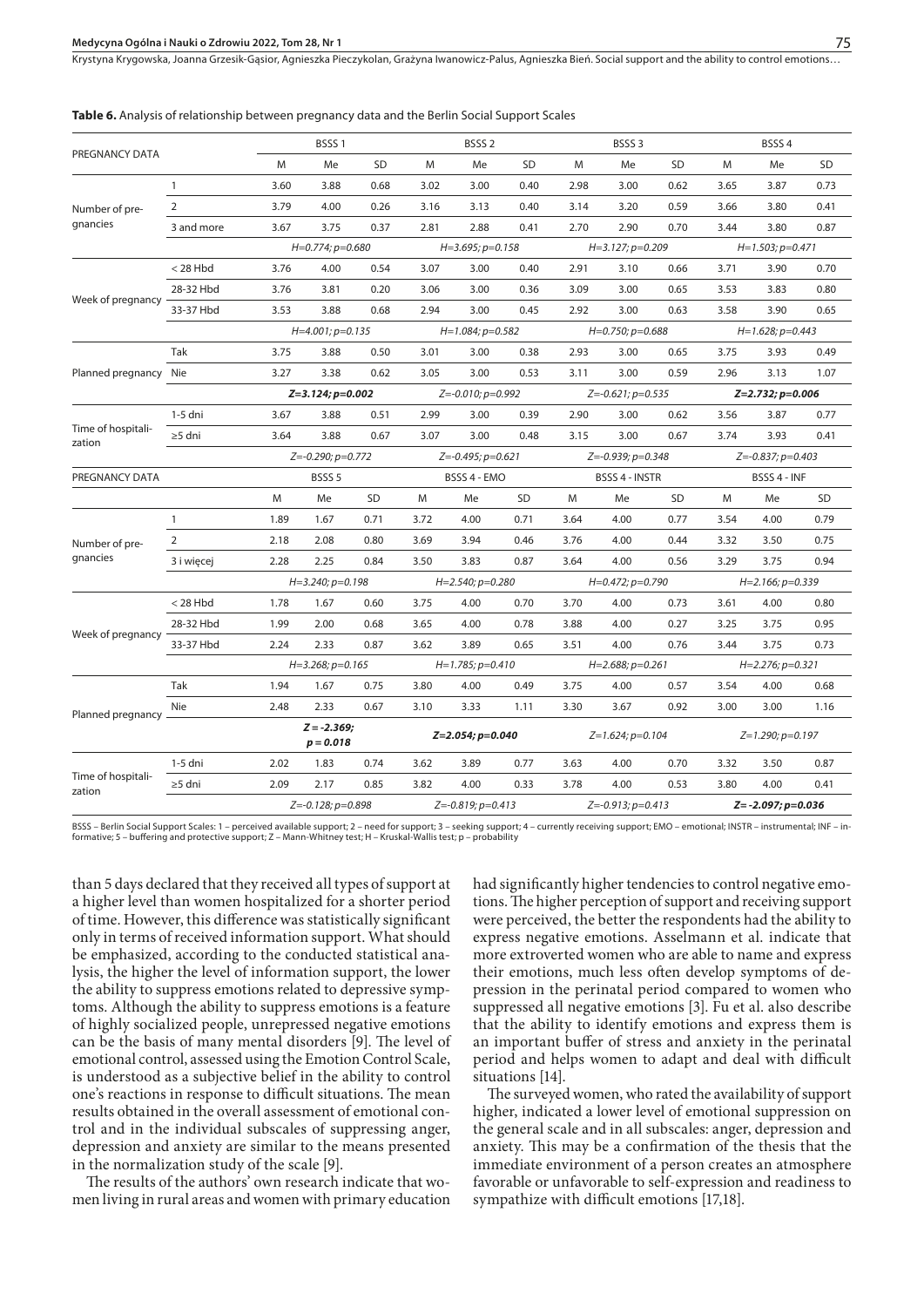Krystyna Krygowska, Joanna Grzesik-Gąsior, Agnieszka Pieczykolan, Grażyna Iwanowicz-Palus, Agnieszka Bień . Social support and the ability to control emotions…

#### **Table 7.** Analysis of relationship between socio-demographic and pregnancy data and CECS subscales

| SOCIO-DEMOGRAPHIC AND      |               | CECS - Total           |                            |           |                         | CECS - anger              |           |                           | CECS - depression          |      | CECS - anxiety             |                            |           |  |
|----------------------------|---------------|------------------------|----------------------------|-----------|-------------------------|---------------------------|-----------|---------------------------|----------------------------|------|----------------------------|----------------------------|-----------|--|
| PREGNANCY DATA             |               | M.                     | Me                         | <b>SD</b> | M.                      | Me                        | <b>SD</b> | M.                        | Me                         | SD   | M.                         | Me                         | <b>SD</b> |  |
|                            | 19-25 years   | 49.33                  | 47.00                      | 15.41     | 15.40                   | 15.00                     | 6.01      | 16.27                     | 15.00                      | 5.82 | 17.67                      | 17.00                      | 5.60      |  |
|                            | 26-30 years   | 49.28                  | 49.50                      | 12.19     | 14.89                   | 15.00                     | 3.97      | 17.39                     | 18.50                      | 5.33 | 17.00                      | 17.00                      | 4.84      |  |
| Age                        | $>$ 30 years  | 46.70                  | 47.00                      | 10.86     | 15.67                   | 15.00                     | 4.39      | 15.48                     | 16.00                      | 5.03 | 15.93                      | 17.00                      | 3.98      |  |
|                            |               |                        | $H = 0.162$ ; $p = 0.922$  |           |                         | $H = 0.032$ ; $p = 0.984$ |           |                           | $H = 1.177$ ; $p = 0.555$  |      |                            | $H = 0.127; p = 0.938$     |           |  |
|                            | Urban         | 42.90                  | 46.00                      | 11.27     | 13.70                   | 14.50                     | 4.18      | 13.85                     | 15.00                      | 3.87 | 15.35                      | 15.50                      | 4.73      |  |
| Residence                  | Rural         | 50.75                  | 50.00                      | 12.18     | 16.20                   | 16.00                     | 4.71      | 17.45                     | 19.00                      | 5.54 | 17.35                      | 17.00                      | 4.54      |  |
|                            |               | $Z = 2.211; p = 0.027$ |                            |           |                         | $Z = 1.741; p = 0.082$    |           |                           | $Z = 2.438; p = 0.015$     |      | $Z = 1.41; p = 0.158$      |                            |           |  |
|                            | Primary       | 59.80                  | 57.00                      | 11.82     | 19.60                   | 18.00                     | 3.51      | 20.80                     | 23.00                      | 5.40 | 19.40                      | 17.00                      | 5.08      |  |
|                            | Secondary     | 48.71                  | 49.00                      | 9.97      | 14.79                   | 15.00                     | 4.32      | 16.29                     | 16.00                      | 4.47 | 17.63                      | 18.00                      | 3.65      |  |
| Education                  | Higher        | 45.81                  | 46.00                      | 13.31     | 15.13                   | 15.00                     | 4.84      | 15.48                     | 15.00                      | 5.64 | 15.52                      | 16.00                      | 5.07      |  |
|                            |               |                        | $H = 7.016; p = 0.030$     |           |                         | $H = 5.107; p = 0.078$    |           |                           | $H = 3.856$ ; $p = 0.146$  |      | $H = 5.175; p = 0.075$     |                            |           |  |
|                            | Married       | 48.71                  | 47.00                      | 12.05     | 15.38                   | 15.00                     | 4.67      | 16.51                     | 16.00                      | 5.20 | 17.00                      | 17.00                      | 4.55      |  |
| Relationship status        | Single        | 41.80                  | 50.00                      | 15.50     | 15.20                   | 18.00                     | 5.02      | 13.40                     | 15.00                      | 6.11 | 13.20                      | 15.00                      | 4.92      |  |
|                            |               | $Z = 0.588; p = 0.556$ |                            |           | $Z = -0.187; p = 0.851$ |                           |           | $Z = 1.043; p = 0.297$    |                            |      | $Z = 1.538; p = 0.124$     |                            |           |  |
|                            | working       | 46.10                  | 47.00                      | 9.80      | 14.90                   | 15.00                     | 4.45      | 15.62                     | 16.00                      | 4.78 | 15.85                      | 17.00                      | 3.56      |  |
| Professional status        | Does not work | 51.90                  | 50.00                      | 15.66     | 16.24                   | 15.00                     | 5.02      | 17.43                     | 18.00                      | 6.09 | 18.24                      | 18.00                      | 6.01      |  |
|                            |               |                        | $Z = 1.542; p = 0.123$     |           |                         | $Z = 0.907; p = 0.365$    |           |                           | $Z = 1.155$ ; $p = 0.248$  |      |                            | $Z = 1.782; p = 0.075$     |           |  |
|                            | Very good     | 47.77                  | 50.00                      | 12.32     | 15.77                   | 17.00                     | 4.51      | 15.69                     | 17.00                      | 5.47 | 16.31                      | 18.00                      | 3.99      |  |
|                            | Good          | 47.60                  | 47.00                      | 10.36     | 15.06                   | 15.00                     | 4.23      | 16.20                     | 16.00                      | 5.09 | 16.63                      | 17.00                      | 4.22      |  |
| <b>Financial situation</b> | Average       | 50.08                  | 48.00                      | 17.80     | 15.83                   | 15.00                     | 6.18      | 17.00                     | 15.50                      | 6.05 | 17.25                      | 16.50                      | 6.59      |  |
|                            |               |                        | $H = 0.108; p = 0.947$     |           | $H = 0.587; p = 0.746$  |                           |           | $H = 0.211$ ; $p = 0.900$ |                            |      | $H = 0.0148$ ; $p = 0.993$ |                            |           |  |
|                            | $\mathbf{1}$  | 48.06                  | 46.50                      | 13.32     | 15.41                   | 14.50                     | 5.28      | 16.00                     | 15.00                      | 5.67 | 16.94                      | 17.00                      | 5.09      |  |
| Number                     | 2             | 45.43                  | 48.00                      | 14.21     | 15.00                   | 15.00                     | 4.56      | 15.71                     | 15.50                      | 5.70 | 14.71                      | 16.00                      | 4.83      |  |
| of pregnancies             | 3 and more    | 51.50                  | 52.50                      | 5.23      | 15.67                   | 16.00                     | 2.81      | 17.58                     | 18.50                      | 3.58 | 18.25                      | 18.00                      | 1.86      |  |
|                            |               |                        | $H = 2.163; p = 0.339$     |           |                         | $H = 0.271$ ; $p = 0.873$ |           |                           | $H = 0.921$ ; $p = 0.631$  |      |                            | $H = 4.322$ ; $p = 0.115$  |           |  |
|                            | <28 week      | 45.22                  | 46.50                      | 15.83     | 14.22                   | 14.50                     | 4.75      | 15.17                     | 15.00                      | 6.11 | 15.83                      | 16.50                      | 5.86      |  |
|                            | 28-32 week    | 50.44                  | 53.00                      | 8.42      | 16.56                   | 17.00                     | 3.52      | 17.13                     | 18.50                      | 4.41 | 16.75                      | 17.00                      | 3.45      |  |
| Week of pregnancy          | 33-37 week    | 48.73                  | 48.00                      | 11.74     | 15.42                   | 15.00                     | 5.15      | 16.46                     | 16.00                      | 5.26 | 17.23                      | 17.50                      | 4.46      |  |
|                            |               |                        | $H = 1.880; p = 0.391$     |           |                         | $H = 3.599$ ; $p = 0.166$ |           |                           | $H = 1.092$ ; $p = 0.579$  |      |                            | $H = 0.823$ ; $p = 0.663$  |           |  |
|                            | Yes           | 47.57                  | 49.00                      | 12.75     | 15.45                   | 15.00                     | 4.65      | 16.06                     | 16.00                      | 5.52 | 16.27                      | 17.00                      | 4.69      |  |
| Planned pregnancy          | Not           | 50.64                  | 47.00                      | 10.62     | 15.00                   | 15.00                     | 4.90      | 17.09                     | 16.00                      | 4.23 | 18.55                      | 17.00                      | 4.23      |  |
|                            |               |                        | $Z = -0.210$ ; $p = 0.834$ |           |                         | $Z = 0.363$ ; $p = 0.717$ |           |                           | $Z = -0.344$ ; $p = 0.731$ |      |                            | $Z = -1.127$ ; $p = 0.260$ |           |  |
|                            | $1-5$ days    | 48.09                  | 49.00                      | 13.47     | 15.44                   | 15.00                     | 4.74      | 16.29                     | 16.00                      | 5.67 | 16.58                      | 17.00                      | 4.95      |  |
| Time<br>of hospitalization | $\geq$ 5 days | 48.27                  | 47.00                      | 8.57      | 15.13                   | 16.00                     | 4.56      | 16.13                     | 16.00                      | 4.14 | 17.00                      | 17.00                      | 3.78      |  |
|                            |               |                        | $Z = 0.068$ ; $p = 0.946$  |           |                         | $Z = 0.077; p = 0.939$    |           |                           | $Z = 0.179$ ; $p = 0.858$  |      | $Z = -0.495$ ; $p = 0.621$ |                            |           |  |

CECS – Courtauld Emotional Control Scale; Z – Mann-Whitney test; H – Kruskal-Wallis test; p – probability

The tendency to suppress emotions was higher in women who indicated higher scores on the buffer-protective support scale. This may be interpreted as protecting relatives from negative information obtained during hospitalization, and also intended to conceal any problems and difficulties experienced. The ability to understand, express and regulate one's emotions is important for minimizing the effects of stress and finding ways of coping with it. Repressing negative feelings, also as a result of excessive concern, can lead to deterioration of health, and even the development of symptoms of depression [19, 20].

This study is limited due to the small sample size and the lack of distinction between the support received from relatives and health professionals. Moreover, the relationship between experienced stress or anxiety and emotional support or control was not investigated. Several dependencies which occurred at the limit of statistical significance, among other, between the need for support and the level of education, or between the place of residence and education and the ability to control anger, can be a stimulus to continue research in this field. Emotional intelligence issues should be included in the care plan for a pregnant woman hospitalized due to the risk of preterm labour.

## **CONCLUSIONS**

1)The highest values of social support were obtained on the scales perception of available instrumental support and currently received support, the lowest values were obtained on the scales seeking support and demand for support.